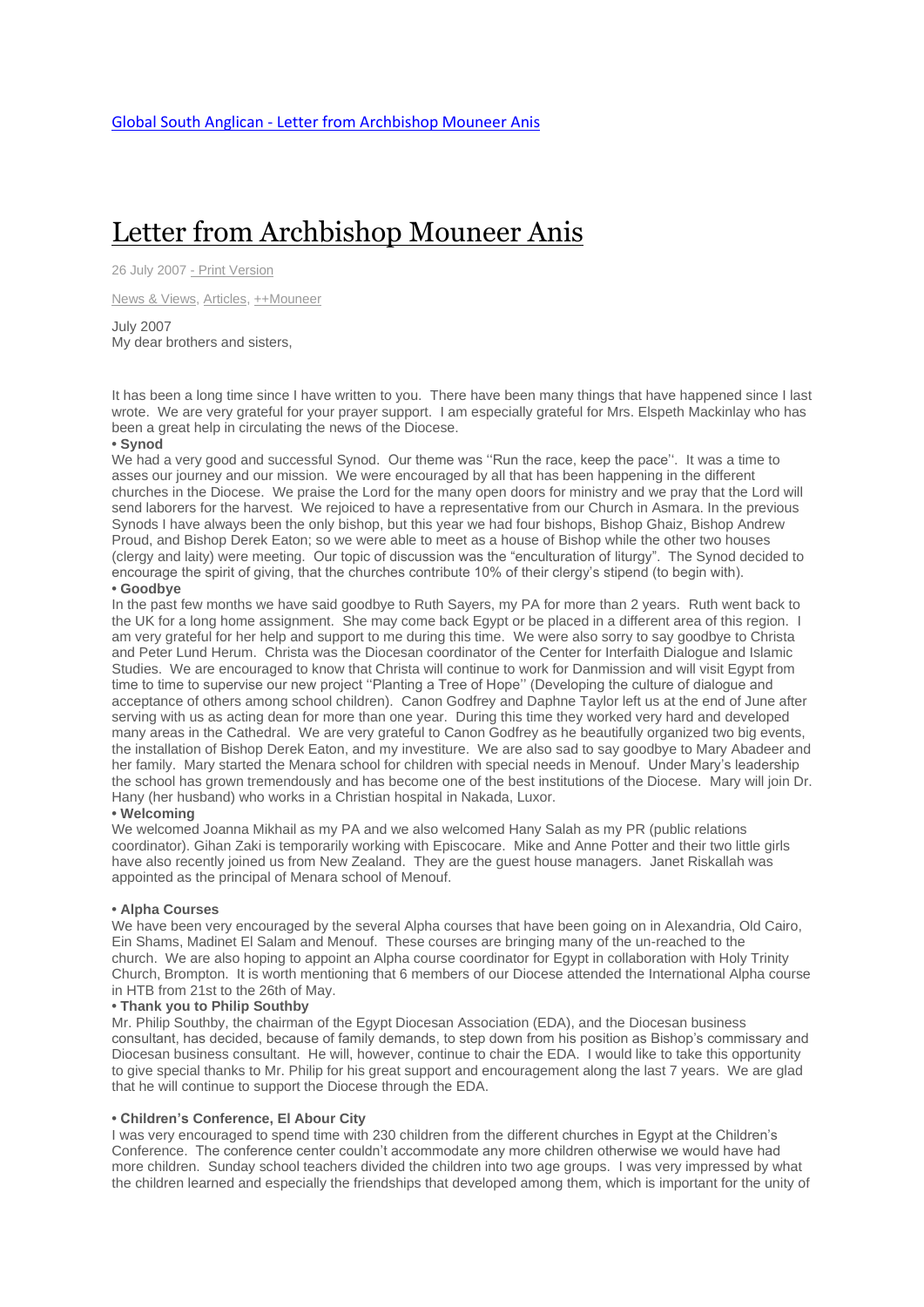the Body of Christ. I was encouraged to see the image of the future of the Church in the faces of these children. I am very grateful to Manal Yashoua and Michel George, the Diocesan Children's Ministry officers, for all the work they have been doing.

### **• Clergy and Family's Conference, Ein Sochna**

We had a great time for the clergy and their families at the Red Sea. We were lifted up by the bible studies and discussion groups that centered on the book of Revelation. We all enjoyed and were very much encouraged by the bible studies led by the Rev. Dr. Grant LeMarquand of Trinity Episcopal School for Ministry, Ambridge, PA. During the conference we had a session where we assessed and criticized ourselves as a church. This was a very healthy thing to do and we came out determined to start prayer meetings and bible studies in our churches. It was great to have Bishop Andrew Proud and his wife Janice with us.

# **• New Coordinator for Diocesan Training Taskforce**

Mr. Selim Fouad was commissioned to be the coordinator for the Diocesan training taskforce. This is a very important task and he will need your prayers.

#### **• Enculturation of Liturgy**

Rev. Yashoua Yakoub is chairing a committee that will work on the enculturation of liturgy. This committee has met twice and has come up with many good ideas. The challenge is how we can worship as Egyptians while keeping our Anglican identity.

#### **• Ordination of Deacons**

On the 17th of June I ordained Yousef Abu Galha from Sudan as Deacon in St. Micheal's Church, Heliopolis. It was great to have Bishop Ezekiel Kondo and Bishop Andudu from Sudan participating in the service. Deacon Yousef will be responsible for the Sudanese congregation in Heliopolis.

On the 20th of July we ordained Dr. Bahig Ramzy, the diocesan executive director of administration, and a student in the Alexandria School of Theology, as Deacon at All Saints Cathedral. The service was attended by many people and the Cathedral was packed. It was a very joyful service. Bishop Derek and myself participated in the ordination. Dr. Bahig is going to help in both the English and Arabic speaking congregations in the Cathedral. We hope to find a new diocesan executive director of administration before he starts his duties as a full time ordained minister.

### **• New Arabic Congregation in St. Mark's, Alexandria.**

Rev. Emad Azmi, Principal of Alexandria School of Theology, and his wife Michelle, together with a group of students, staff and faculty from the Alexandria School of Theology have started a new Arabic congregation in St. Mark's, Alexandria. We praise the Lord for this.

## **• Ras El Soda, Community Service Center**

We praised the Lord and rejoiced that the building of the Ras El Soda Center was rebuilt and restored. The spiritual meetings were resumed on the 1st of July. One hundred people attended. They also have a very large Sunday school. We still need to replace the damaged furniture and medical equipment on the first floor, but the good thing is that the Center is now recognized and registered with the government. During the Clergy and Family's conference we were able to collect among ourselves more than 4,000LE to buy 100 new chairs for the church hall. Rev. Emil and his wife Gigi were very encouraged and excited about this gift.

# **• Confirmations**

It was very encouraging to visit and confirm new members in St. John the Baptist, Maadi, the Church of the Epiphany, Port Said, Jesus Light of the World, Old Cairo, and All Saints Cathedral, Cairo. And I look forward to the coming confirmation services in Menouf, Heliopolis and Alexandria this September.

#### **• Other activities**

I participated in the Committee of the 100 leaders (C-100) of the World Economic Forum in Amman, Jordan. Lord Carey, the former Archbishop of Canterbury, chaired this committee. The Grand Mufti of Egypt participated for the first time. It was an excellent interfaith event.

I also participated in the Global South Primate's Steering Committee Meeting from the 16th to the 18th of July in London, England. We produced a very important communiqué, that you can find it [here.](http://www.globalsouthanglican.org/index.php/comments/this_is_a_critical_time_a_statement_from_the_global_south_steering_committe)

I also enjoyed participating in the Wycliffe Hall conference in Oxford that focused on the Covenant and the mission of the Anglican Communion. This was an eye-opening opportunity and it was very helpful. **• Dinners with the Youth**

I very much enjoy having dinner every month with the youth from different churches. This last week we had snacks on a boat on the Nile. It was a wonderful time of interaction with the youth. I am very grateful to Adel Salah and Clare Tarron for their hard work in youth ministry.

#### **• Strategic Planning Committee**

We recently had a two day long and fruitful strategic planning committee chaired by Mr. Reda Hanna. The discussion and conclusions that came out of this committee meeting were very encouraging.

# **• Prayer Requests**

Please pray for my upcoming visit to Iran to elect and install a new Bishop there.

Please pray for the Diocese of Cyprus as they are selecting their new Bishop.

Pray for Bishop Derek and Alice as they look after the Cathedral in Cairo. We especially pray that the LORD will call someone to assist him. Pray also for their upcoming visit to Tunis in October.

Pray for Bishop Andrew Proud and his wife Janice as they face the financial and organizational challenges of creating the new Episcopal area of the Horn of Africa.